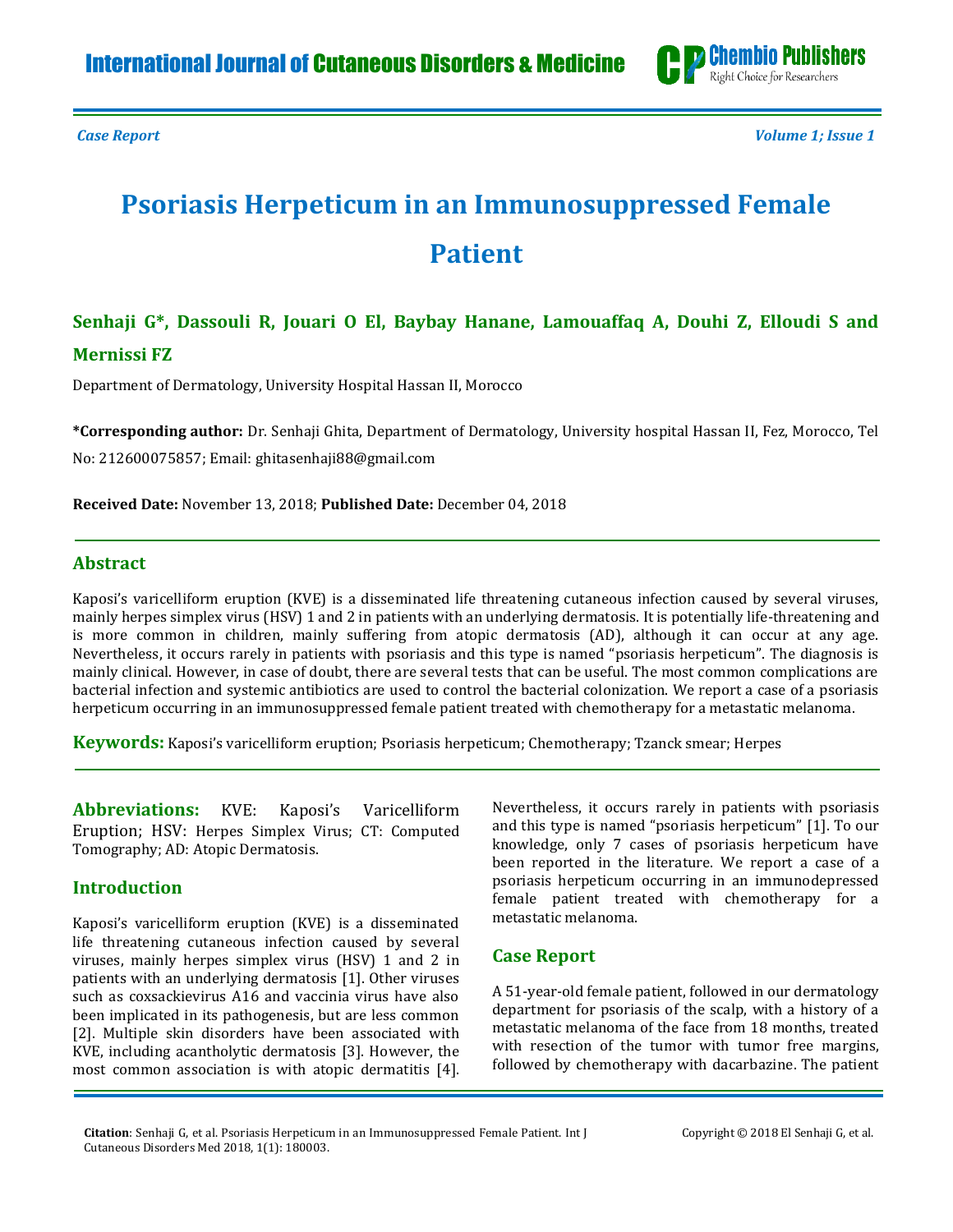reported the appearance of a pustular and painful erythematous and infiltrated placard of the face the day after her fourth treatment with dacarbazine.

She was seen in the emergencies and was putted under oral corticosteroid therapy combined with traditional treatments with unidentified plants that the patient applied herself by self-medication with worsening of the lesions. These lesions had become extensive and oozing with major infiltration of the underlying skin, and appearance of fever with chills. Dermatological examination noticed an erythematous infiltrated placard of the face, reaching to the eyelids which were edematous, and surmounted by multiple pustules and umbilicated vesicles, grouped in bouquets, in the periorificial areas (Figure 1).



Figure 1: Clinical image showing erythematous infiltrated placard of the face, reaching to the eyelids, and Surmounted by multiple pustules and umbilicated vesicles, grouped in bouquets, in the periorificial areas.

The Tzanc smear was positive with an associated suppurative omphalite and lactescent intermammary pustules. The rest of examination noticed the presence of a mobile cervical lymphadenopathy. Laboratory tests were performed with a craniofacial CT that showed the presence of an important infiltration of the soft tissues, without collection. A systemic antiviral treatment with systemic acyclovir 10 mg/Kg thrice daily was initiated by the patient for 10 days combined with a systemic double antibiotics treatment made of a combination of amoxicillin-clavulanic acid 4 g/day for 15 days and gentamycin 160 mg/day for 5 days with good clinical improvement. A wound culture was done to identify the bacteria, and showed positive to staphylococcus aureus. A

biopsy of the pustules was done and showed a pustular psoriasis, thus, oral retinoids were initiated with a good evolution (Figure 2).



Figure 2: Clinical image after 10 days of systemic antiviral treatment associated to double antibiotics treatment showing a net regression of the infiltrated placard of the face with clearance of the pustules and umbilicated vesicles.

### **Discussion**

KVE, also known as eczema herpeticum, refers to a widespread cutaneous viral infection that normally causes localized or mild vesicular eruptions, occurring in a patient with pre-existing skin condition [\[5\]](#page-2-4). It is potentially life-threatening and is more common in children, mainly suffering from atopic dermatosis (AD), although it can occur at any age. Although the exact pathogenesis of KVE is unclear, increased susceptibility to infections due to altered host defense and impaired skin barrier function are implicated [\[1,](#page-2-0)[2\]](#page-2-1).

Multiple skin disorders have been associated with KVE, including AD. Other cases have been described in conjunction with Grover's disease, bullous pemphigoid, Darier disease, Hailey-Hailey disease, burns, and Staphylococcal scalded skin syndrome [\[4\]](#page-2-3). KVE is typically described as a monomorphic eruption of dome-shaped vesicles and blisters with hemorrhagic crusting, most often occurring on the upper body, with a predilection for the head and neck [\[6\]](#page-2-5). It usually begins as a sudden eruption of painful, edematous clusters of umbilicated vesiculopustules on the skin affected by a pre-existing dermatosis and may be accompanied by a flu-like syndrome, general alteration and adenopathies [\[3](#page-2-2)[,7\]](#page-2-6). Other features include erosions without vesicles or pustules and worsening of the preexisting dermatosis [4].